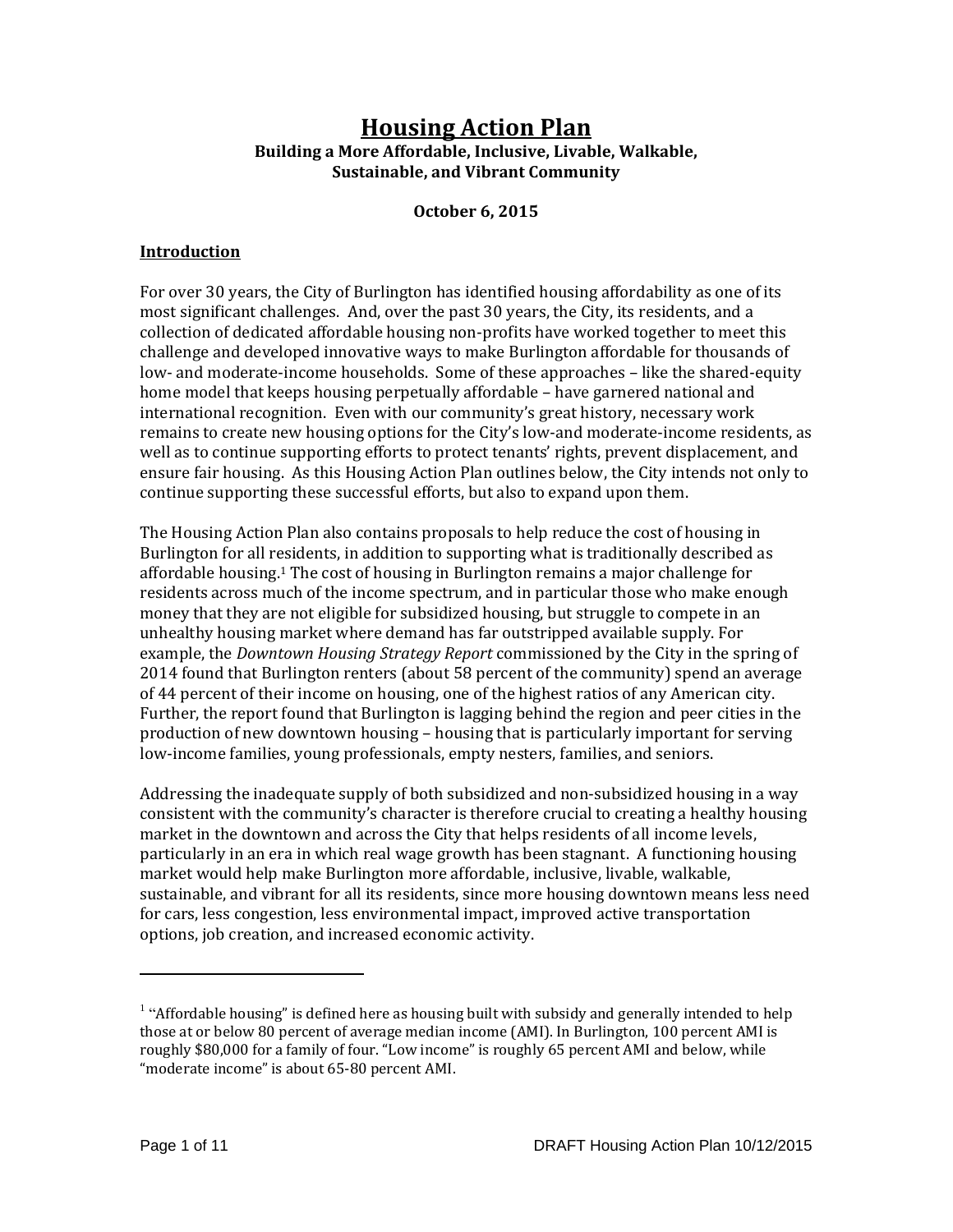To achieve this end, the Housing Action Plan outlines 22 proposals in five categories in the sections that follow. Several of these proposals are already underway and represent the Administration's highest housing-related priorities – for example, the proposals around the form-based code and parking minimums have been the subject of substantial City Council discussion over the past year and follow previously-established City Council timelines. These proposals are also included in the Housing Action Plan because of their direct and substantial impact on the City's housing policy. The continued advancement of these and every proposal detailed below will require further collaboration with and action by the City Council.

The first section focuses on using existing municipal tools strategically and expanding public resources to develop perpetually affordable low-income housing, promote the value of inclusion described in the City's inclusionary zoning ordinance, and better support those not eligible for subsidy but unable to compete within Burlington's housing market. In the second section, the Housing Action Plan focuses on addressing some of the regulatory and land-use approaches that have limited Burlington's ability to create new subsidized and non-subsidized housing options over the last 15 years – a time period when other cities around the country experienced a renaissance in their downtowns.<sup>2</sup>

The final three categories focus on enduring community challenges related in important ways to the fundamental challenge in Burlington of a lack of housing. First, the lack of sufficient housing is exacerbating quality of life issues in the City's historic neighborhoods, particularly near the University of Vermont (UVM) and Champlain College. Students are competing with residents for rental units, and the volume of demand encourages some landlords to allow the quality of their housing units to deteriorate. Second, the Housing Action Plan codifies the City's support for the Housing First approach as presented by the Continuum of Care (and community efforts to create a sustainable warming shelter). And third, the Housing Action Plan outlines a number of proposals intended to help Burlington consciously take steps now to support an aging population in the future.

**In short, after 30 years of great progress as a community, it is time for Burlington to re-dedicate itself to addressing its housing affordability challenge by expanding the resources dedicated to low- and moderate-income residents for affordable housing while also adopting new initiatives that increase housing options for all Burlingtonians.** As articulated by residents in the City's inclusive public engagement planning effort *planBTV – Downtown and Waterfront*, the Burlington community envisions significant new housing that is consistent with the City's current character and helps make the future of Burlington more vibrant, green, pedestrian and bike-friendly, healthier, and more affordable. This Housing Action Plan – which has benefited from extensive public comment over the previous year and substantial input from the City Council's Community

 $2$  At a time when other cities across the nation revitalized their downtowns, Burlington built only 18 market rate rentals in its downtown (551 units of all types were built across the City). Over that same time period of 2002 – 2013, 2,841 units were built in Chittenden County, with all the attendant health and environmental impacts associated with suburban sprawl and the development of far-flung exurbs.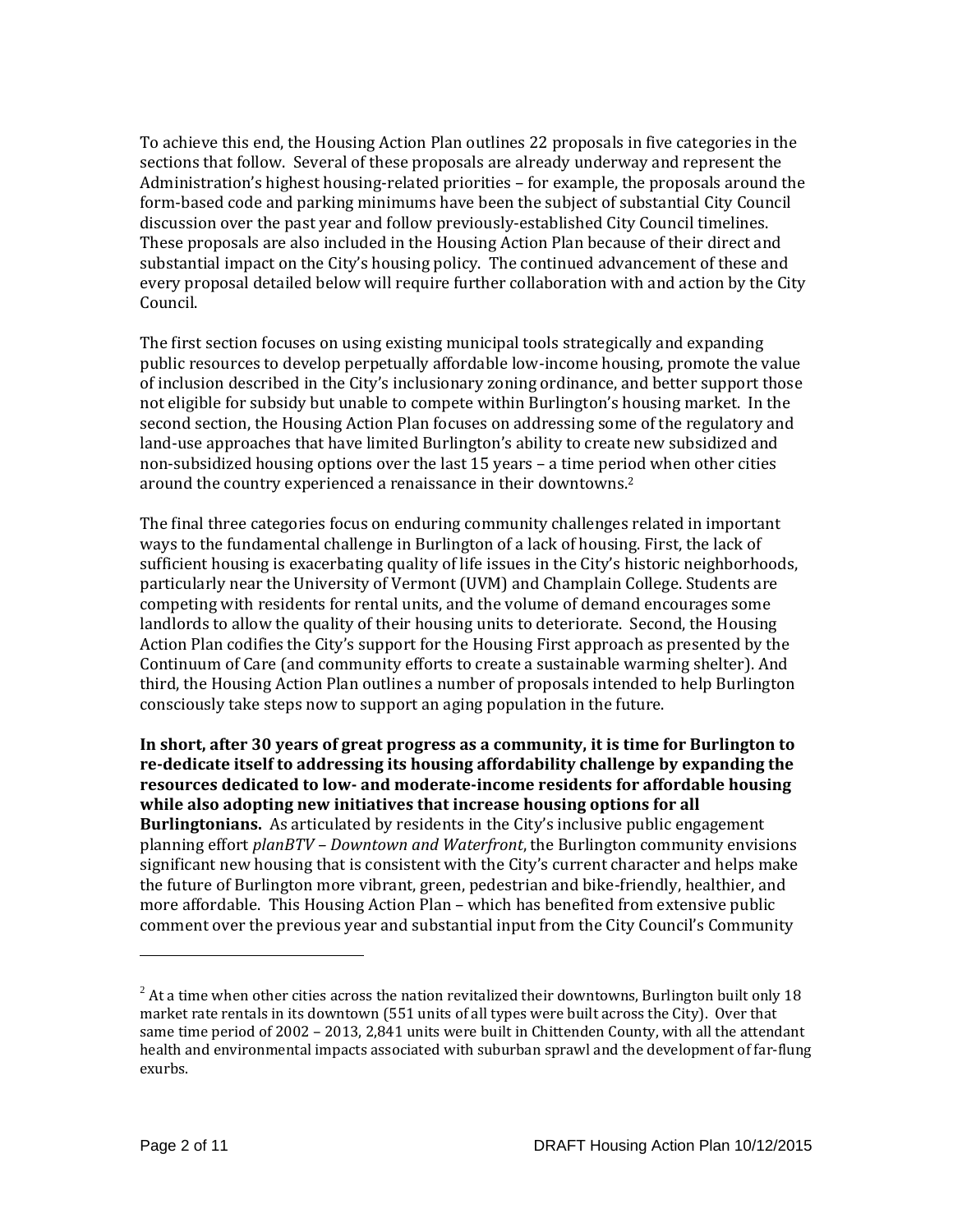Development and Neighborhood Revitalization (CDNR) Committee – is a step in translating that community vision into reality that benefits all residents.

# **I. Expand and Strategically Apply Municipal Resources to Support New Low- and Moderate-Income Housing Construction and Better Assist Those Ineligible for Subsidy but Unable to Compete in Burlington's Housing Market.**

1. Continue to Prioritize Affordable Housing Preservation: Take active steps to preserve affordable housing, including prioritizing engaging and supporting the preservation of affordable housing stock at Farrington's Mobile Home Park. The work at Farrington's should also involve regular updates to the City Council's CDNR Committee. Over the past five years, the City has worked with community partners to purchase and retain over 300 affordable units at Bobbin Mill, Rose Street, Salmon Run, South Meadow, and Wharf Lane.

**Goal**: Facilitate the preservation of affordable housing in the City and particularly at Farrington's Mobile Home Park **Timeline:** July 1, 2016 **Who:** Mayor's Office, Community and Economic Development Office (CEDO)

2. Focus and Expand the Housing Trust Fund (HTF): The HTF provides valuable "seed" capital for necessary but high-risk pre-development work and capacity grants for affordable housing projects. During the FY16 budget cycle, the City should prioritize a tax-rate neutral increase in revenues to the HTF (allocating a full penny per every \$100 of property value would increase annual funding from around \$180,000 to \$340,000).

**Goal**: Double the size of the HTF **Timeline:** By July 1, 2015 for the increase **Who:** CEDO, Clerk/Treasurer's Office

3. Establish Targets for Different Household Types: The City has completed a review of recent housing plans from Des Moines, IA, Boston, MA, and Salt Lake City, UT, which target goals for housing production and establish schedules for reporting city progress. Over the next year, in consultation with CDNR, CEDO will create goals for housing production around categories like affordable family, senior, assisted living, and market rate housing (these categories may change if the discussion identifies better terms).

**Goal**: Establish targets for production of different household types **Timeline:** 12 months after the adoption of the Housing Action Plan **Who:** CEDO, in consultation with CDNR

4. Consider Revisions to the Inclusionary Zoning (IZ) Ordinance to Better Meet Housing Goals and Better Complement the HTF: Testimony submitted and research conducted in preparation for this Housing Action Plan has reiterated the importance of inclusive housing while also raising concerns about the impact the current IZ Ordinance is having on new housing construction. The City should work with the CDNR Committee to draft an RFP for a consultant to evaluate the impact of the IZ Ordinance on new housing construction and to identify changes to the Ordinance that would render it a more effective tool for meeting both low- and moderate-income and workforce housing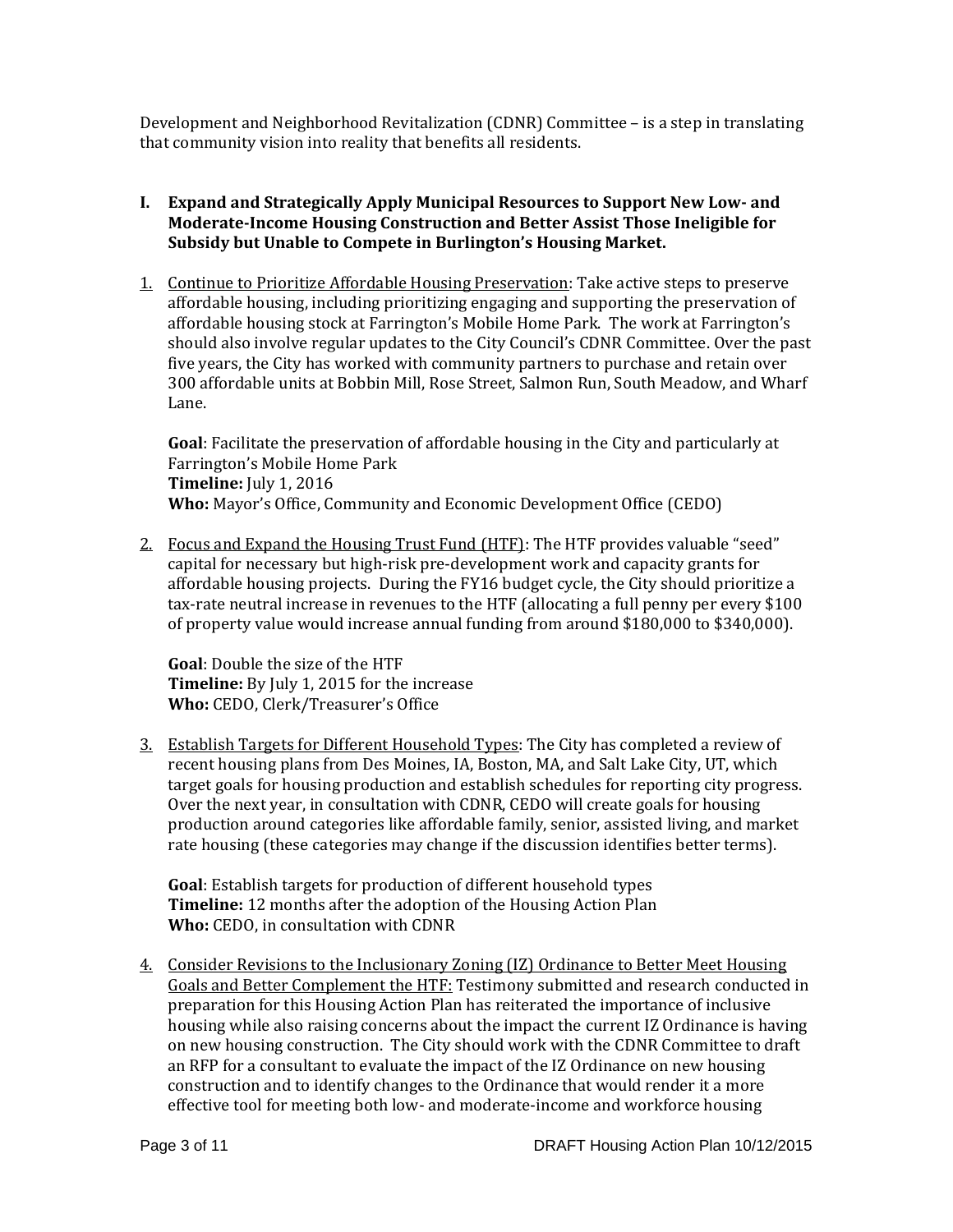needs. These may include changing the triggering thresholds, household income thresholds, and restoring the option of contributing to the HTF instead of building all inclusionary units on site.

**Goal**: Develop scope of work with CDNR, assemble public/private team/committee, hire consultant, and present findings to City Council **Timeline:** Fall 2016 **Who:** CEDO, Planning & Zoning (P&Z), and CDNR

5. Improve Home Energy Efficiency: According to the IBM Smarter Cities Challenge study of the City in 2013, "Burlington's high number (57 percent) of rental properties… and its aged housing stock represent a challenge to the City's energy-efficiency programs and incentives."<sup>3</sup> Pursuing partnerships and incentive programs to reduce energy costs will save residents money and help Burlington become a more sustainable community over time. One example of this is the recent announcement that the Burlington Electric Department (BED) and Vermont Gas Systems, Inc., have partnered to offer the Energy Champ Challenge efficiency program. Another possibility includes reviewing and strengthening City ordinances related to time of sale energy efficiency measures.

**Goal**: Improve affordability and sustainability by creating incentive programs and partnerships to reduce energy costs **Timeline**: July 1, 2016 **Who**: BED, CEDO

6. Consider Continued Assistance for Home-Sharing**:** There are currently about 20 Home-Sharing arrangements in Burlington through HomeShare Vermont. This model provides affordable housing without the expense of development while also allowing low-income residents or seniors to age at home. CEDO should review the effectiveness of the Home-Share model and, if appropriate, explore other potential mechanisms to incentivize expansion of the model (whether through tax incentives, capacity grants, or CDBG funds).

**Goal**: Review effectiveness of home-sharing model and explore incentives to expand it if appropriate **Timeline**: Report back to CDNR within one year after the adoption of the Housing Action Plan **Who:** CEDO

7. Review South End Zoning and Housing Policies as Part of the *planBTV: South End* Process: The South End is a dynamic and growing part of the City with a thriving arts community and wonderful historic neighborhoods. There are also underutilized sites in the South End (outside the Enterprise Zone) that could provide substantial housing opportunities. The City will not support a final plan that recommends adding housing as an allowable use in the Enterprise Zone. Outside of the Enterprise Zone, the City will

<sup>&</sup>lt;sup>3</sup> This information comes from U.S. census data, as well as information provided to BED by the Assessor's Office and information about how electric accounts are set-up in the BED billing system.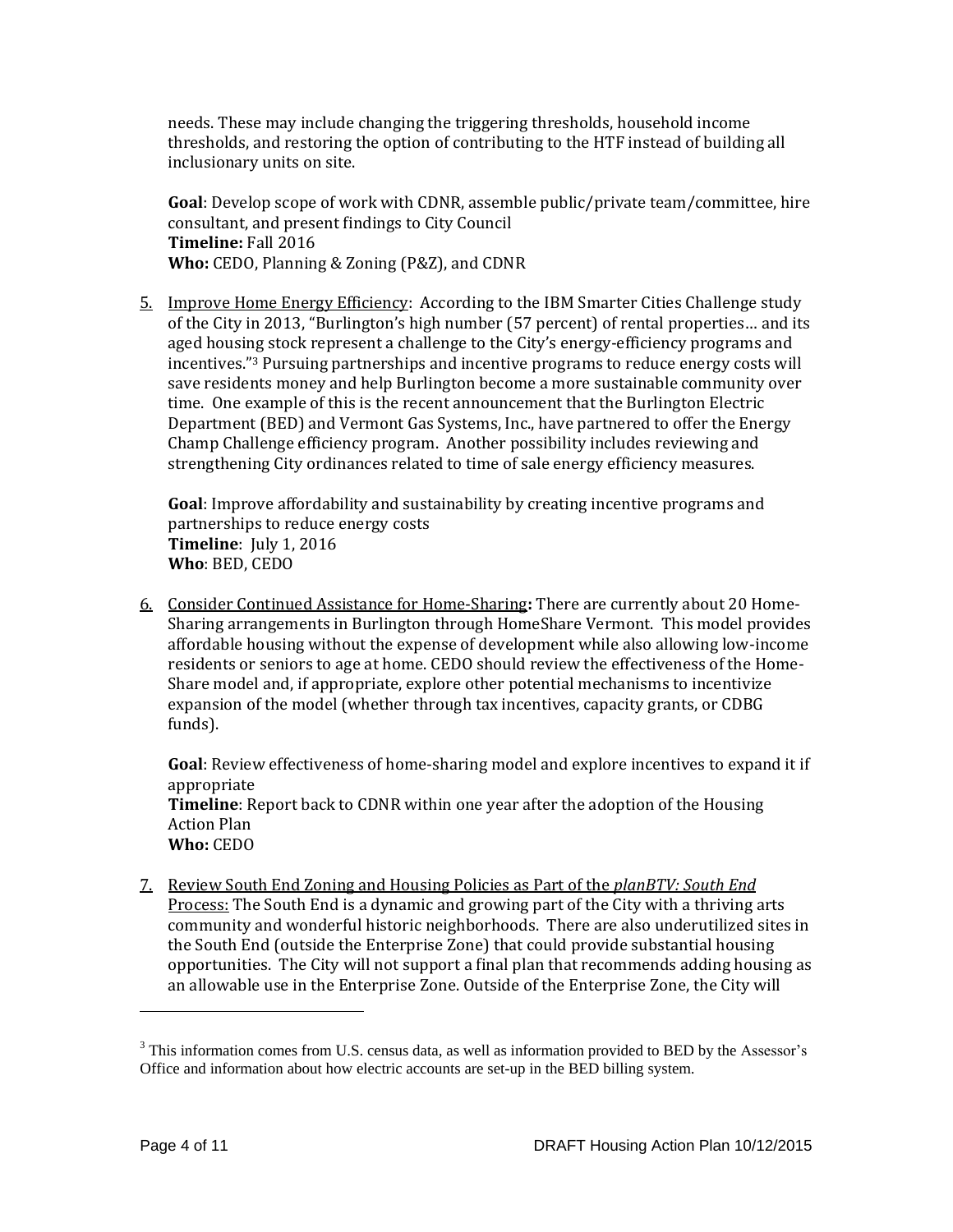assess future proposals for housing in the South End that will be consistent with or even enhance the dynamic arts and business communities and complement the area's historic neighborhoods.

**Goal**: Consider adopting *planBTV: South End*, including the possibility of housing opportunities outside the Enterprise Zone where housing could be used as a tool to help achieve goals regarding availability and affordability of artist and maker space **Timeline:** Final draft in October/November 2015 and adoption by April 2016; develop the implementation strategy within 12 months of plan adoption **Who**: P&Z and CEDO

### **II. Consider Regional Land Use Approaches and Reduce Regulatory Barriers and Disincentives to New Housing Production.**

A regional approach to land use policy focused around major transportation corridors could help create opportunities for smarter and healthier growth in Burlington and Chittenden County. Further, while acknowledging that local land use regulations are an important tool to help shape and preserve the character of a City like Burlington, such regulations and fees can have dramatic and unintended impacts on the cost and feasibility of new housing. The City should pursue reforms in a number of areas:

1. Lead Regional Housing Initiatives That Strengthen Transportation Corridors: Housing affordability and high quality transit systems are challenges for the whole region, not Burlington alone. Rental prices are high and vacancy rates are low throughout the county, and the robustness of our regional bus system is limited by the low residential density of much of its service area. Regional land use planning should be more focused on the small number of transportation corridors – North Avenue/Route 127, Route 7, Williston Road, Shelburne Road – that link Burlington to our surrounding communities, with the attendant positive health and environmental impacts. Working with the Chittenden County Regional Planning Commission (CCRPC) and the Chittenden County Transit Authority (CCTA), the City should help lead a regional conversation about focusing affordable housing resources, land use policies, and transit resources on housing infill and redevelopment opportunities within the identified transit corridors.

**Goal**: Convene a conference of Chittenden County communities interested in exploring regional housing and transit solutions **Timeline**: Spring 2016 **Who**: Mayor's Office, CEDO, CCRPC, CCTA, CCRPC member municipalities, regional stakeholders such as CVOEO, AARP, ECOS, VHFA or others

2. Create a Rational Parking System in the City's Downtown: Current regulations do not allow existing or new parking to be built and utilized efficiently, and research has demonstrated that unnecessary on-site minimum parking requirements can increase the cost of a housing unit by 15-30 percent.<sup>4</sup> This pushes the cost of housing out of reach

<sup>&</sup>lt;sup>4</sup> See the "Downtown Parking Amendment," memorandum of April 30, 2013, prepared by David White for the City Council's Ordinance Committee (information in the memorandum was obtained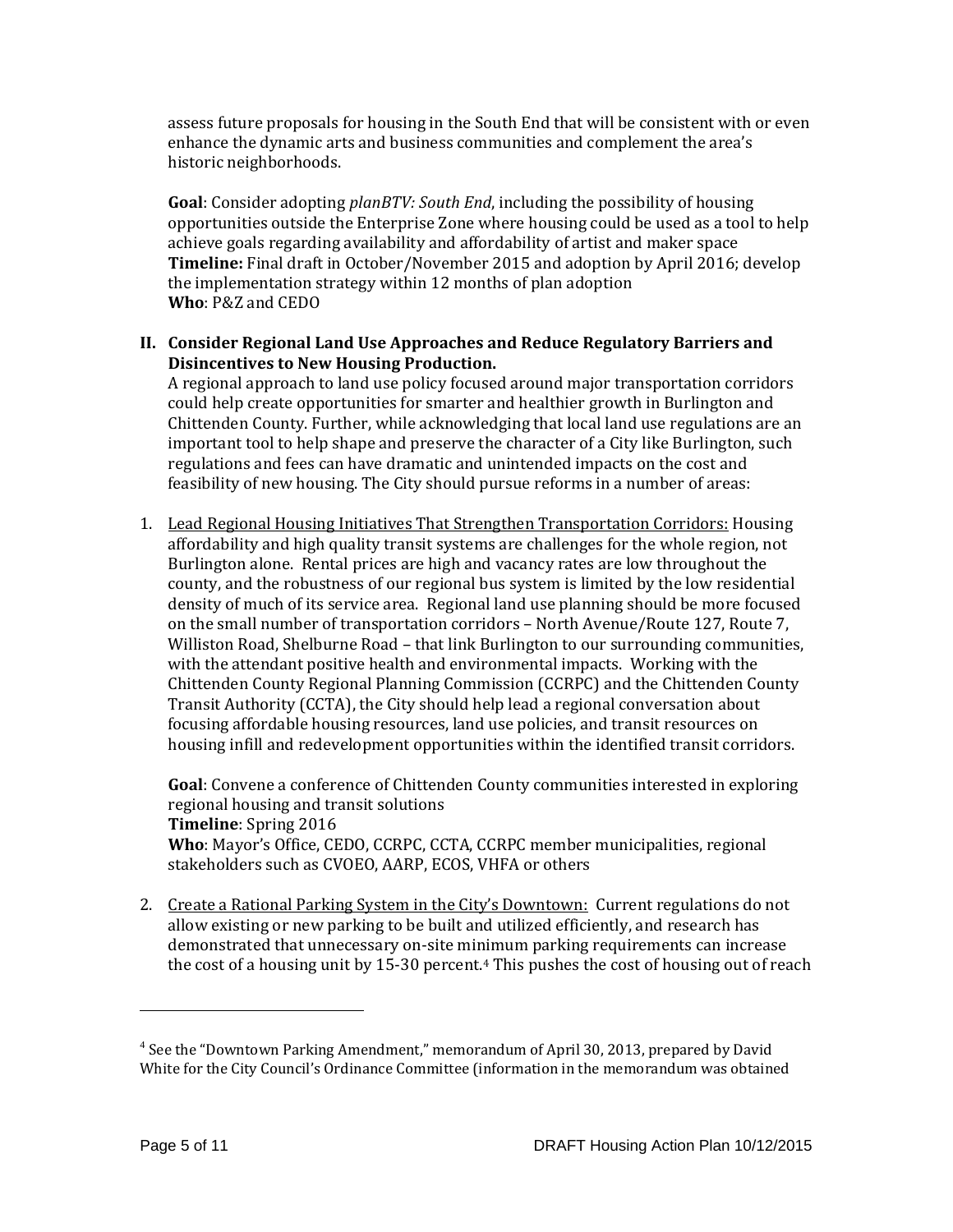for many, helps deter the development of new housing, and results in the waste of considerable public dollars used to subsidize ultimately underutilized parking infrastructure. Recent research has also demonstrated that, even at its busiest times, Burlington has large numbers of underutilized parking spaces in public and private facilities. Pending the results of the parking studies now underway, Burlington may join the large and growing number of cities of all sizes in eliminating downtown zoning parking minimums while also addressing concerns of the residents in the neighborhoods in the transition zones around the downtown—who have different parking needs—with targeted, well-designed parking protections.

**Goal:** Pending results of the parking studies, consider presenting the Planning Commission and City Council with a proposal to change the onsite minimum parking requirements of the Zoning Ordinance

**Timeline**: Present proposals in the Fall 2015

**Who:** CEDO, Burlington Business Association, P&Z, and the Department of Public Works (DPW)

3. Consider a Form-Based Code in the Downtown and Waterfront to Encourage New Housing Investment:The City's Zoning Ordinance includes provisions that require permitting officials to make subjective decisions, thereby making the permitting process inherently uncertain for developers and neighbors alike. This uncertainty can create dissatisfaction for neighbors and has played a significant role in the lack of new housing being built in downtown Burlington. Across the country, numerous communities are turning to form-based codes to both reduce the uncertainty of development permits and improve the quality of new development. On October 20, 2014 the City Council passed a Resolution stating that "overall purpose of the proposed form-based code to promote and advance new infill development and adaptive re-use in the Downtown and Waterfront areas that reflects Burlington's character and sense of place while taking advantage of limited opportunities for new development at modestly larger scales and densities where appropriate." The City Council also established a joint committee with the Planning Commission to review the form-based code. The City should complete these efforts.

**Goal**: Consider adopting form-based code in the Downtown and Waterfront **Timeline**: Adoption by July 1, 2016 (unless revised by P&Z) **Who:** P&Z

4. Reform the Building Code: Numerous parties have raised concerns about the manner in which the City has chosen to create and implement its building code. The FY16 budget should include funding for the City to hire a consultant to (i) undertake a thorough review of the City's construction-related code of ordinances, (ii) recommend reforms to update, revise, eliminate, and consolidate the building code, (iii) apply relevant best practices from other communities, and (iv) ensure that our code truly reflects what is

from the national parking consultancy, Nelson-Nygaard). Parking requirements are also estimated to reduce the supply of housing by 15-25 percent.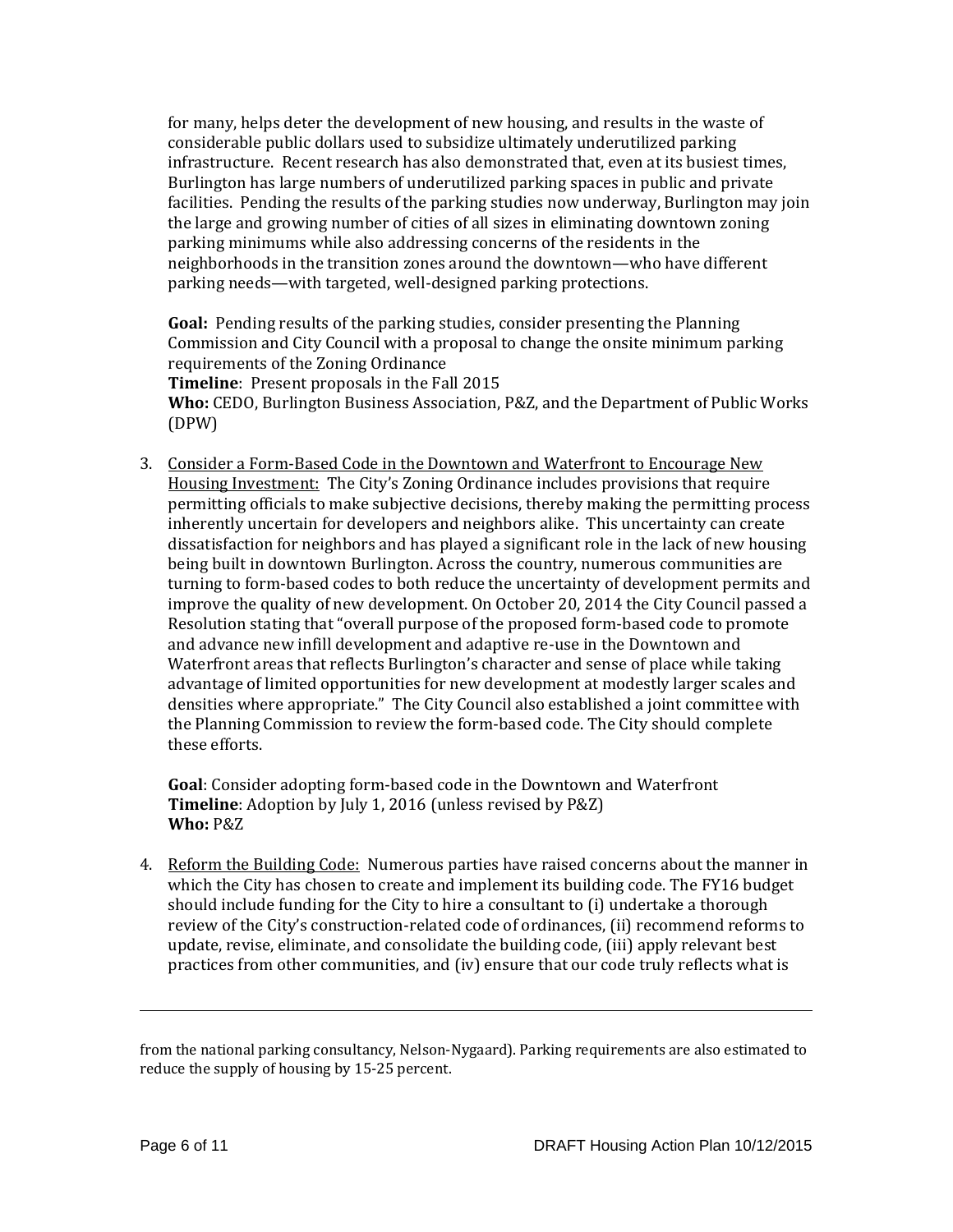needed to address housing safety, affordability, accessibility, energy efficiency, and availability.

**Goals:** Complete scope of work, hire consultant, and make recommendations to the Administration and relevant committees **Timeline:** Complete SOW by Fall 2015, hire consultant shortly after, make recommendations by July 1, 2016 **Who:** Innovation & Technology Department (IT) to lead, in cooperation with CEDO, DPW, Code Enforcement, BED, P&Z, and the City Attorney's Office

5. Explore the Adoption of a Rehabilitation Code: "Rehab Codes" have been successful in other cities in encouraging reinvestment to help restore older buildings without compromising preservation values. The building code consultant referenced in recommendation #4 above should also make recommendations to the City with respect to the adoption of a rehab code.

# **Goals, Timeline, and Who**: Please see above proposal

6. Reduce Inappropriately High Residential Zoning and Building Fees: High building fees can unnecessarily increase the cost of housing and impact project feasibility by driving up early, high-risk project costs. Some of Burlington's construction-related fees may be unusually high or timed in ways that dis-incentivize the construction of new units and should be adjusted to ensure the rates reflect the City's costs of permit processing. Any reduction in fee costs must remain sufficient to cover necessary staffing costs so no additional burdens are placed on taxpayers. The consultant referenced in recommendation #4 above should also make recommendations with respect to permitting fees.

**Goal**: Review fee schedule (process TBD) and present proposal to relevant committees/bodies **Timeline:** Complete work, or at least a first phase of the work by March 2016 (in time for FY17 budget process) **Who:** P&Z

7. Review Existing City Strategies for Healthy Growth: As part of the *planBTV: South End* process, P&Z will be investigating, developing, and implementing strategies to prevent over-gentrification and preserve the affordability of existing housing, artists' workspaces, and small business spaces in the South End. The results of this work should also inform CEDO's development of the scope of work for the consultant RFP intended to support an evaluation of the Inclusionary Zoning Ordinance. Along with the HTF, the IZ is one of the main levers by which the City can promote healthy, balanced, and economically diverse growth in the downtown and South End.

**Goal**: Review City strategies for healthy growth **Timeline:** Completed in time to inform the RFP on Inclusionary Zoning (which is described above and is to be done within one year of Housing Action Plan adoption) **Who:** CEDO

**III. Pursue New Strategies for Housing College Students to Improve Quality of Life in Historic Neighborhoods and Reduce Student Pressure on Rents.**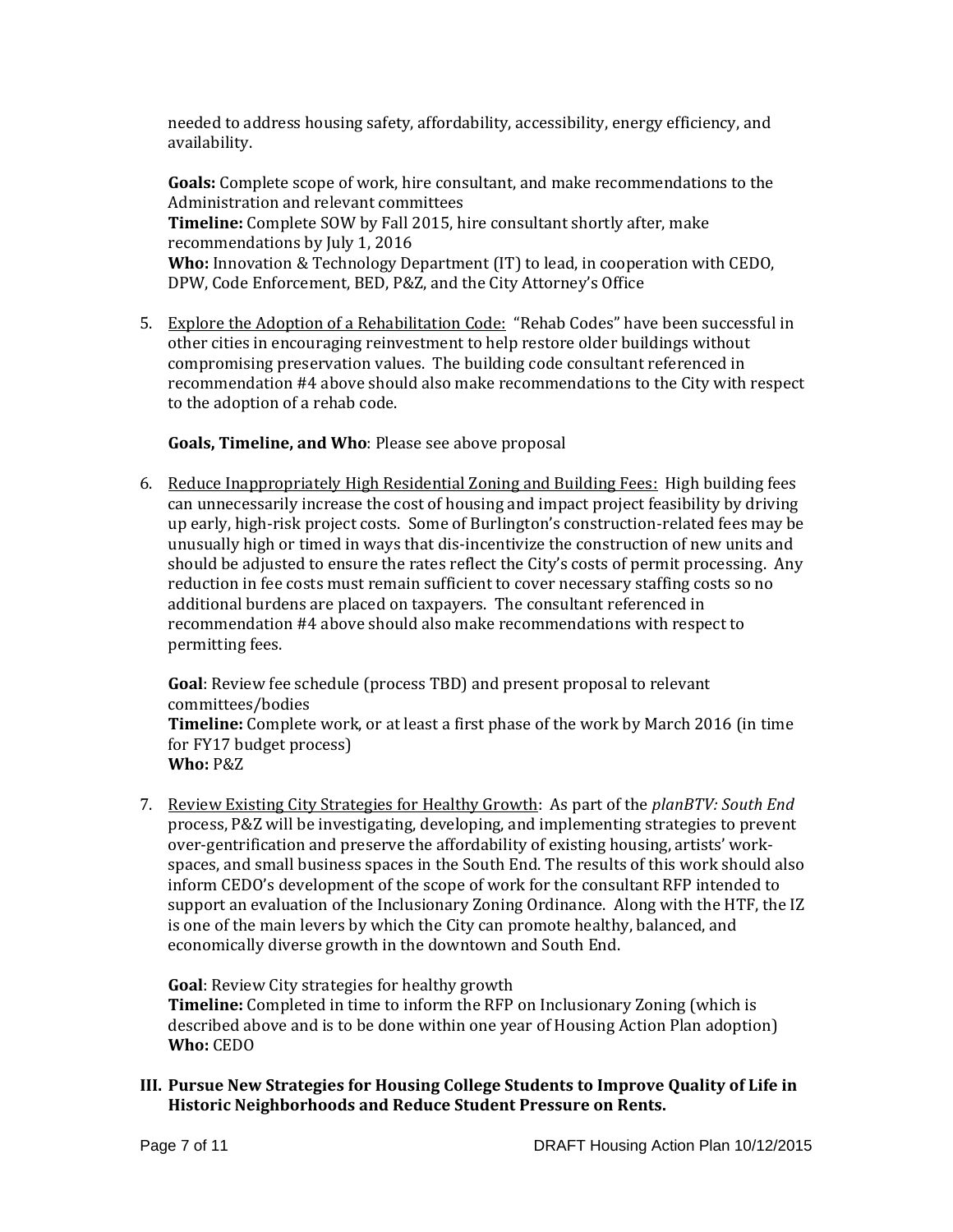Approximately 3,000 undergraduates currently live off-campus in Burlington's residential neighborhoods.5 Multiple students living in housing originally built for families increases neighborhood parking pressures, creates lifestyle conflicts with longterm residents, and drives up market rents. The City should directly engage this issue by: helping the institutions hold their students accountable in a transparent manner for inappropriate behavior, encouraging the maximum amount of students appropriate to be housed on-campus, supporting potential on-campus housing development opportunities, and prioritizing efforts to address enduring quality of life concerns in the City.

1. Over the Next Five Years, Create Approximately 1,500 New, Well-Managed Student Housing Beds On-Campus and in the Downtown to Create a Better Balance in Our Community: Meeting this goal will reduce the number of students living off-campus in Burlington's historic neighborhoods by approximately 50 percent and restore a better balance to many of those neighborhoods. The City will not use public resources from the HTF or other sources of affordable housing creation to subsidize new student housing. Of the 1,500 beds, approximately 300 are accounted for by Champlain College's Eagles project, 300 are accounted for by UVM's redevelopment of the dormitories being rebuilt as part of the hospital expansion project (which will result in a net increase in on-campus beds of that amount), leaving approximately 900 beds to make the goal. The City will take care to ensure that these new beds are created either on-campus or in a way that does not distort the vibrant life of the downtown for all residents.

**Goal**: Over the next five years, remove roughly half of the current undergraduate population in the City's historic neighborhoods by creating 1,500 new, well-managed undergraduate student housing beds on the UVM and Champlain College campuses, and potentially on one to two carefully-selected downtown locations beyond the Brown's Court/Eagles Club project. **Timeline**: July 1, 2020

**Who**: CEDO, academic institutions, and development partners

2. Negotiate Significant Extensions of College Housing Commitments: UVM and Champlain College are both currently operating under agreements with the City that ensure additional students will be housed on-campus. Champlain College has long committed to house all of its students on-campus. The City should seek extensions of these agreements to ensure that proposal #1, immediately above, is not undermined, and should emphasize the importance of housing as many students on-campus as possible.

<sup>5</sup> Approximately 3,650 undergraduate students who attend the University of Vermont live offcampus in a given year. However, many of these students study abroad, live with family, or live offcampus but not in Burlington. UVM has provided the City with information that 2,200 is a better point-in-time estimate. The City is prioritizing confirmation and clarification of this number in its discussions with UVM. Approximately 1,000 Champlain College students also live off-campus, and similar caveats apply. This means that roughly 3,000 students live in Burlington and compete for the limited housing options available in the City.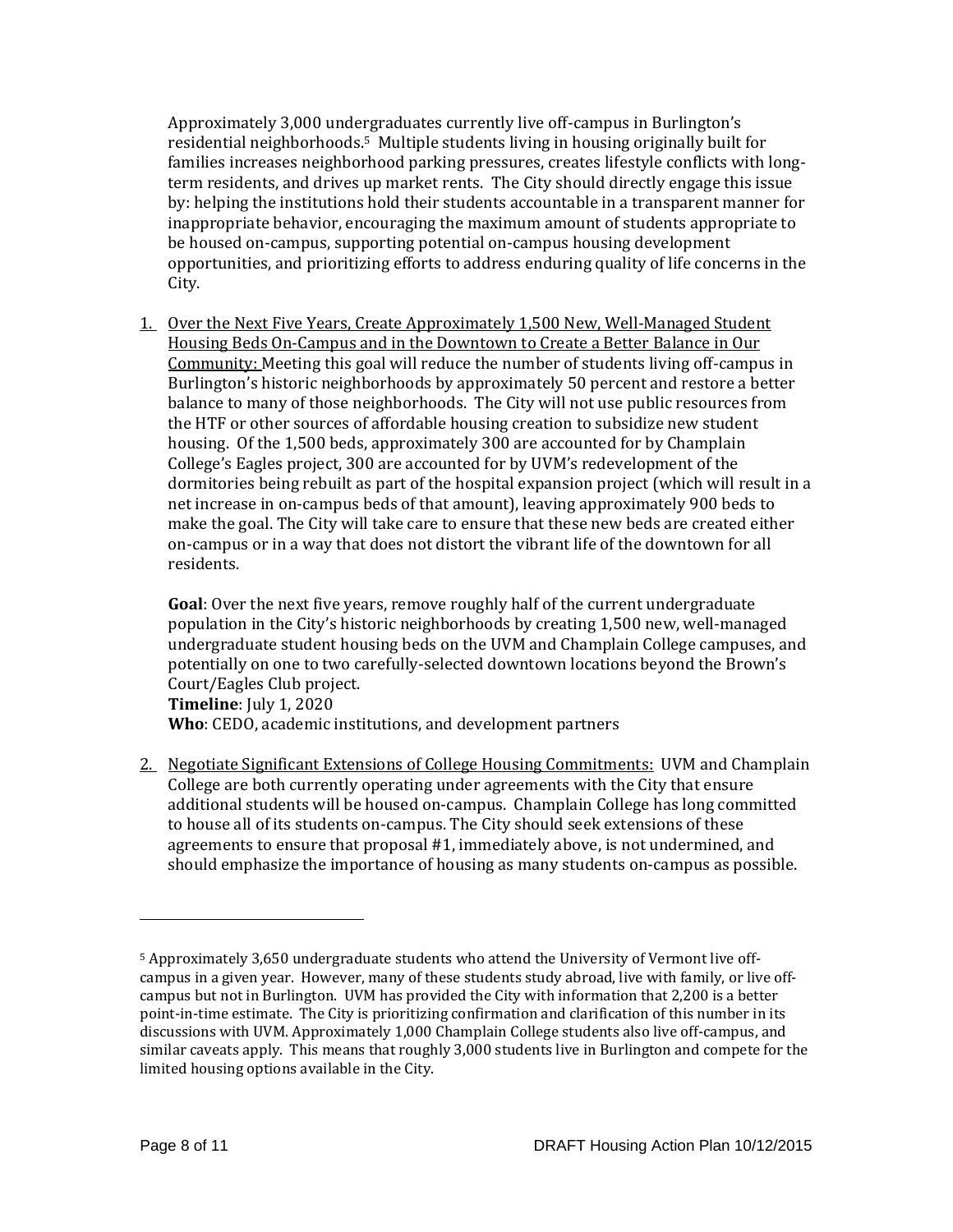The City will begin this discussion with UVM to clarify and strengthen these agreements no later than the beginning of FY16.

**Goal**: Extend the agreements in coordination with proposal #1 in this section **Timeline**: Bring forward a draft proposal to the City Council by the end of 2015 **Who:** Mayor's Office, CEDO, City Attorney

3. Create a Neighborhood Stabilization Program For Neighborhoods Heavily Impacted by Students. Creating new student housing would create the opportunity for quality of life improvement in the City's historic neighborhoods. However, residents of those neighborhoods are calling for a pro-active initiative to accompany strategy #1, above, and ensure this outcome. The City's Spring 2014 *Downtown Housing Strategy Report* found some examples of such efforts in other cities. As part of the Eagles Landing settlement agreement, Champlain College agreed to work with the City, UVM, and members of Preservation Burlington to create a Neighborhood Stabilization Program known as the "Neighborhood Project." All three entities, as well as UVM, will contribute to the program, which will hire housing, planning, historic preservation, and real estate professionals to create "an overall strategy and toolkit of policies and programs based on national best practices" for enhancing neighborhood quality of life in the historic neighborhoods surrounding Champlain College and UVM. The City's contribution was included in the FY16 budget passed unanimously by the City Council. CEDO will be tasked with coordinating the work of the Neighborhood Project in FY16. The study will consider whether an Employer Assisted Housing Program could be a viable element of the Neighborhood Project. The study will also consider whether any of the successful strategies pursued in recent years by the Community Coalition should be expanded. CDNR will be consulted for input on the draft RFP.

**Goal:** Complete the overall strategy and toolkit of policies and programs **Timeline:** Scope of work complete by fall of 2016, professionals hired by winter 2016, strategy complete and presented to partners, the Administration, and City Council by winter 2017

**Who:** CEDO, P&Z, CDNR, and community partners

# **IV. New Approaches to Homelessness in Our Community**

Building on the City's strong record of creating and preserving low-income housing, the City supports efforts to end homelessness in our community. The City supports the good work of our partner agencies in Burlington to achieve the goal of ending childhood and family homelessness by 2020. These efforts include rapid re-housing tools and programs like a risk guarantee fund for landlords, transitional and permanent housing programs, and homeless prevention through the Housing Resource Center. Innovative new initiatives, like Family Supportive Housing and the Opportunities Fund and Compass program, also hold promise for strengthening our response to homeless families and individuals. The City is also focusing its efforts on two initiatives:

1. Strengthen Housing First: The National Alliance to End Homelessness defines Housing First as "an approach that centers on providing homeless people with housing quickly and then providing services as needed" and goes on to state that "what differentiates a Housing First approach from other strategies is that there is an immediate and primary focus on helping individuals and families quickly access and sustain permanent housing." Permanent housing is combined with available supportive or wrap-around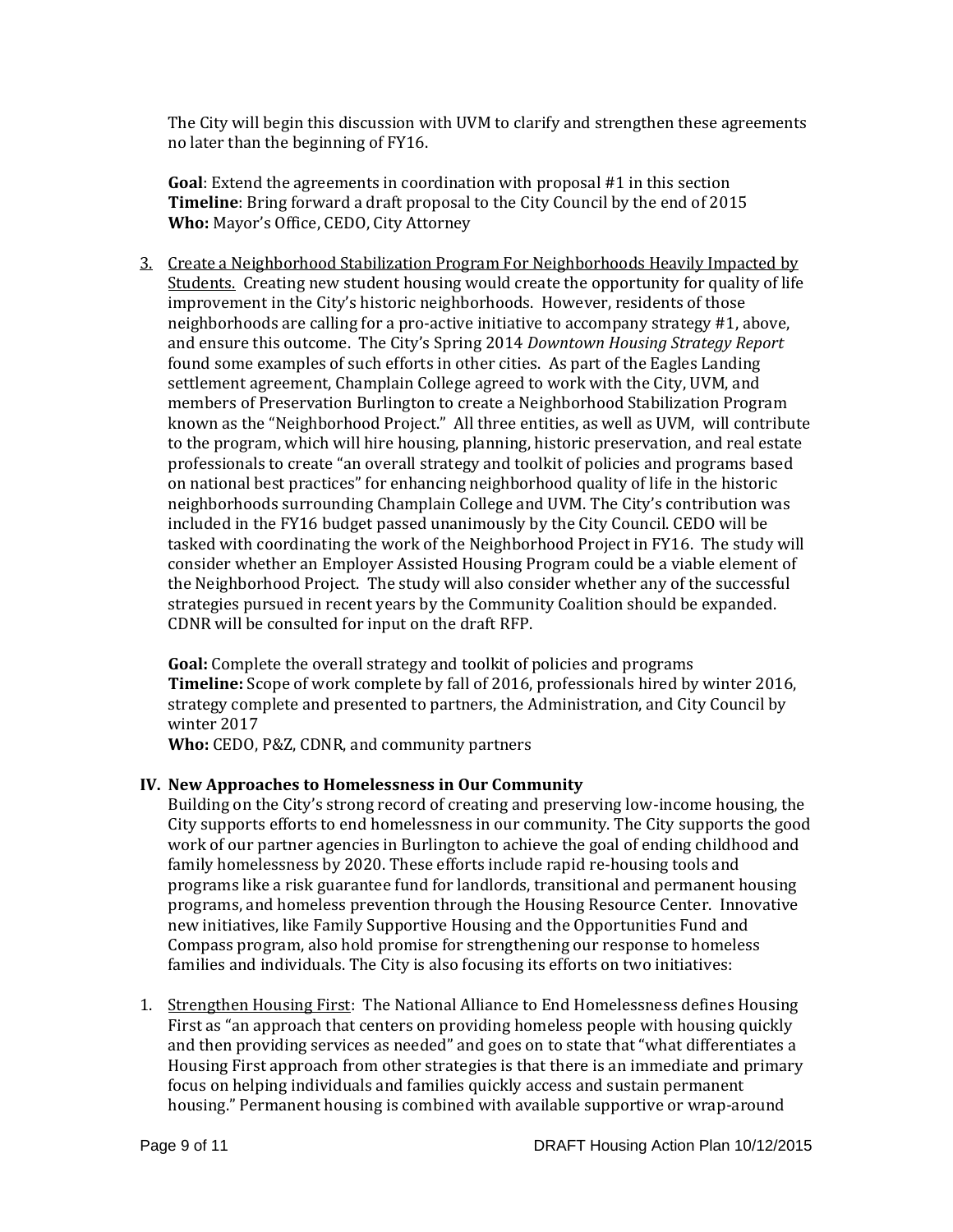services, but this approach does not require individuals earn the right to housing via employment, sobriety, or health. The Continuum of Care has been advancing the 100,000 Homes program, a Housing First approach that prioritizes offering the choice to move into permanent housing to the most vulnerable chronic homeless members in the community. The next step for Continuum of Care funded projects is implementing a set of policy changes among homeless service providers to prioritize permanent supportive housing to individuals and families most at risk with a goal of housing 2.5 percent of the homeless per month via a community-wide wait list. The City would seek to support its outstanding non-profits including Spectrum, the Howard Center, COTS, Lund, BHA, CHT, Pathways, philanthropic entities, and others to increase the available housing stock and provide services for homeless individuals and families where possible. The City would also support the measurement of the collective impact of this strategy on other resources.

**Goal:** Joint inventory and coordinated policy changes initiated by September 1, 2015; followed by the implementation of a coordinated entry for permanent supportive housing and efforts to increase available housing stock **Timeline:** See above **Who**: CEDO with community partners, including Continuum of Care members, updates to CDNR committee

2. Explore Establishing a Permanent Low-Barrier, Cold Weather Shelter: In concert with the Housing First approach, the City should explore establishing permanently a lowbarrier, cold weather shelter in Burlington. The existence of such a shelter should decrease the number of people in encampments and allow consistent access for social workers to homeless persons. The low-barrier shelter thus serves as an important node among social service providers, the chronic homeless, and access to programs like Housing First. Thanks to the efforts of the Champlain Valley Office of Economic Opportunity and many others, a temporary warming shelter was established from February 6 – April 3, 2015 that demonstrated decreased costs for the hospital, potential savings and less risk of abuse relative to the previously existing cold-weather motel room model, and positive outcomes for many participants in the form of transitions to more permanent housing and jobs.

**Goal**: Support the State and local effort to open a seasonal low-barrier shelter at 179 S. Winooski Avenue for the 2015 – 2016 Winter **Timeline**: Shelter open by November 1, 2015 **Who:** COTS, CHT, Continuum of Care, Department of Children and Families, Agency of Human Services (City in supporting role)

#### **V. Provide Appropriate Housing Options for an Aging Population**

Nearly 10 percent of Burlington's population is over 65, with that percentage expected to grow in the decades to come, as by 2017 one in three Vermonters will be 55 years of age or older. Burlington's changing demographics offer an opportunity to make our City a tremendous place to grow old. The City should take proactive steps to make sure that seniors are able to better access and enjoy life in the downtown and across the City by improving housing options and types available to better allow seniors to downsize and remain in their respective neighborhoods. Though beyond the scope of this Housing Action Plan, the Administration should also re-investment in our sidewalks,